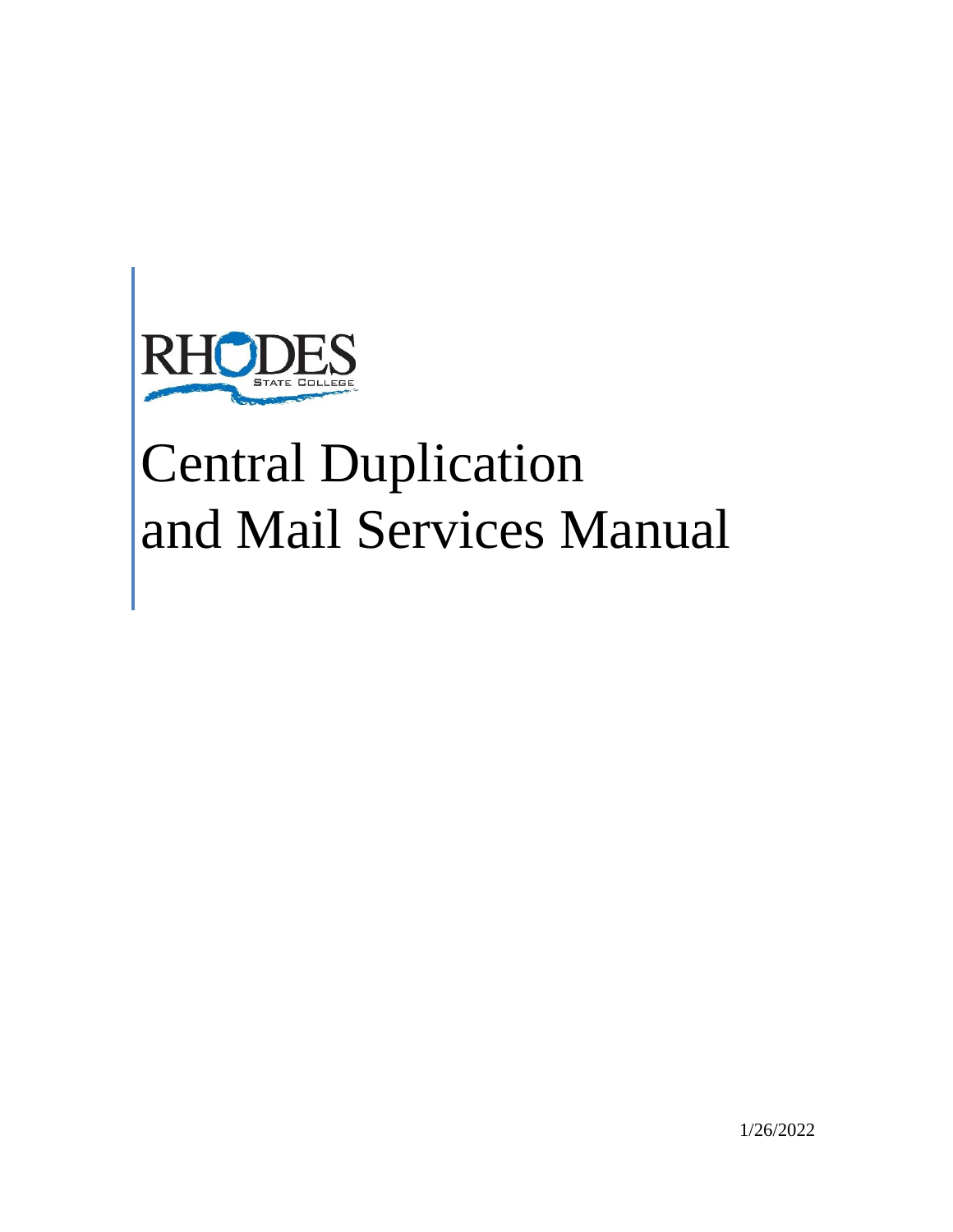# **Table of Contents**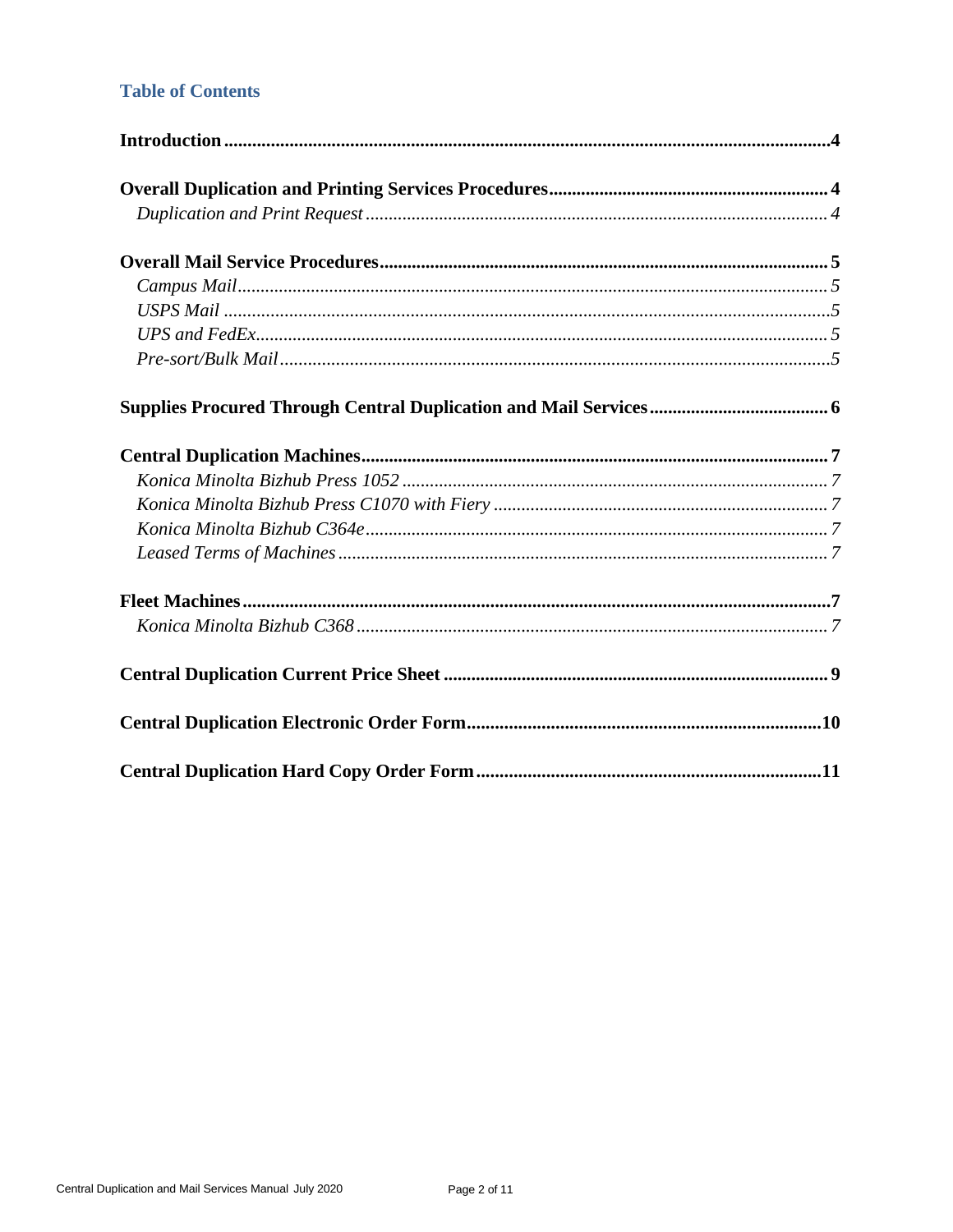# **Introduction**

This manual is intended to provide an overview of the services and processes of the Rhodes State College Central Duplication and Mail Services department. Should there be questions or if additional information is required, please contact the Central Duplication and Mail Services Manager at 419-995-8085.

Scott Bartlett Supervisor Email: [Bartlett.s@rhodesstate.edu](mailto:Bartlett.s@rhodesstate.edu) Phone: 419-995-8085

Central Duplication Hours of Operation are 8:00am – 5:00pm Monday - Friday

Central Duplication is a cost shared department serving both Rhodes State College and OSU

# **Duplication and Printing Services Available**

The Rhodes State College Duplication and Mail Services department is here to serve the campus community by offering a variety of services including those listed below. If we cannot meet your printing needs, we have a variety of local print companies we can collaborate with to help provide you with what you need at an affordable cost.

- One sided and two sided printing
- Black/white
- $\bullet$  Color
- Lamination
- Folding
- Cutting
- Finishing: stapling, scoring, perforation or GBC bindery (see picture below)

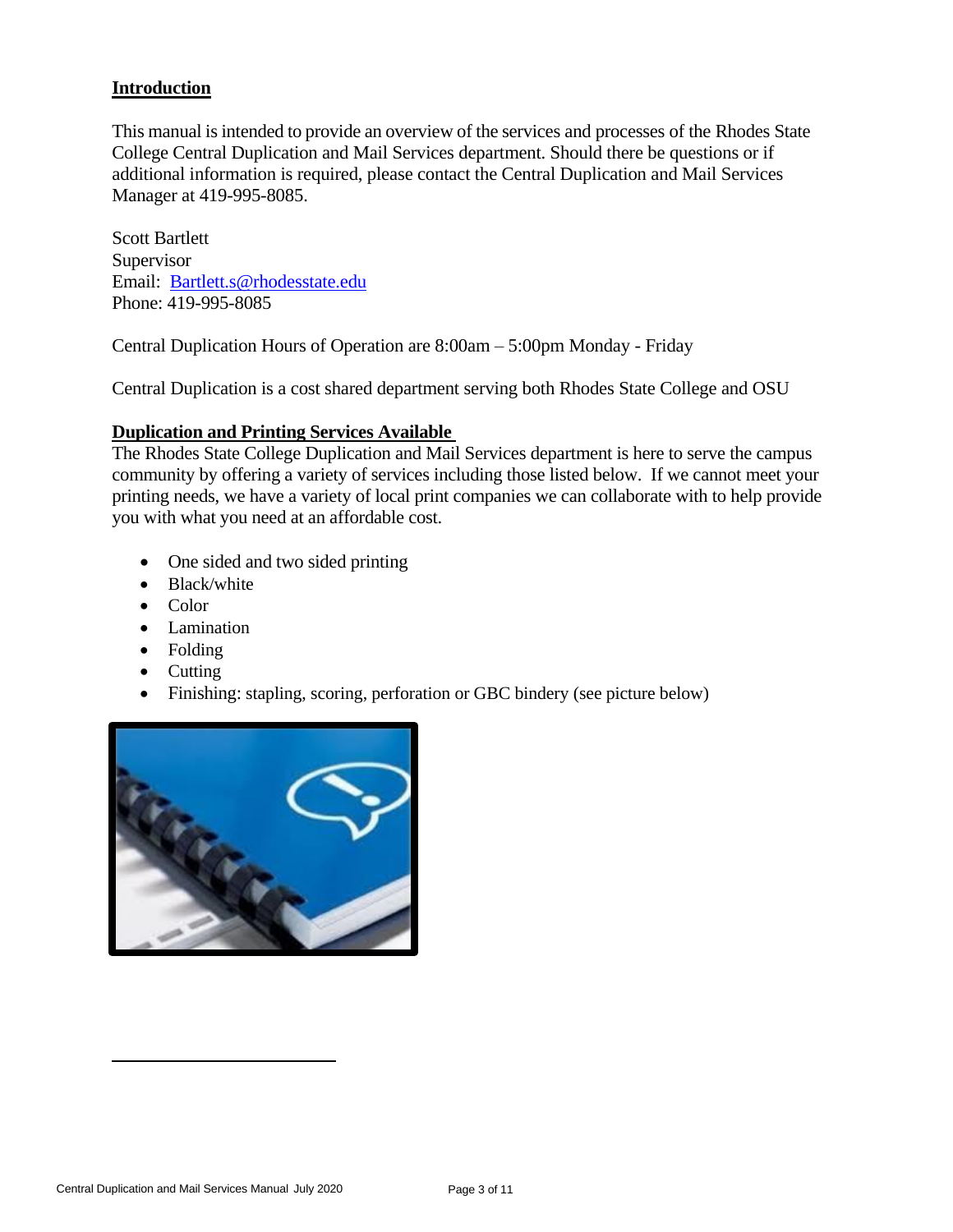## **Duplication and Printing Services Procedures**

#### **Duplication and Print Request**

- All duplication and print request are to be accompanied by Central Duplication Order Form to include key information such as: department, budget/print code, name and delivery location, quantity, color or black and white, paper stock, size, single or double sided and if any additional bindery work (stapling, scoring, perforation or GBC bindery).
- [Click here](https://form.jotform.com/213015612059143) for the online form
- All Rhodes State College print request except tests or quizzes, are required to go to the Rhodes State Marketing and Public Relations department first to ensure proper use of branding guidelines.
- All files should be print ready, include all bleeds, printer marks and saved as a pdf. If you need assistance on the creative or putting it in the correct .pdf format, please contact Marketing and Public Relations at [Marketing@RhodesState.edu](mailto:Marketing@RhodesState.edu) or 567-242-5975 and they can assist for Rhodes State employees.
- All jobs should come to Central Dup in a print-ready pdf format; it should contain all printer marks for trimming and include a bleed for images that run off the page. This allows the job to be printed on a larger sheet of paper in multiples on the same sheet saving the department money.
- Standard quick print jobs can usually be turned around in 24 hours, for extremely large jobs or those requiring additional bindery, there is a 5-7 day turnaround.
- Please plan accordingly for the start of each semester as times may take longer due to the increase print request.
- Once the order is complete, Central Duplication will notify the person ordering and the person receiving the job via email.
- We reserve the right to reject the duplication of any materials with a copyright.
- At the end of the month, a report is generated showing the number of clicks for each account budget/print code. The report is sent to the Business Office and budgets will be charged accordingly.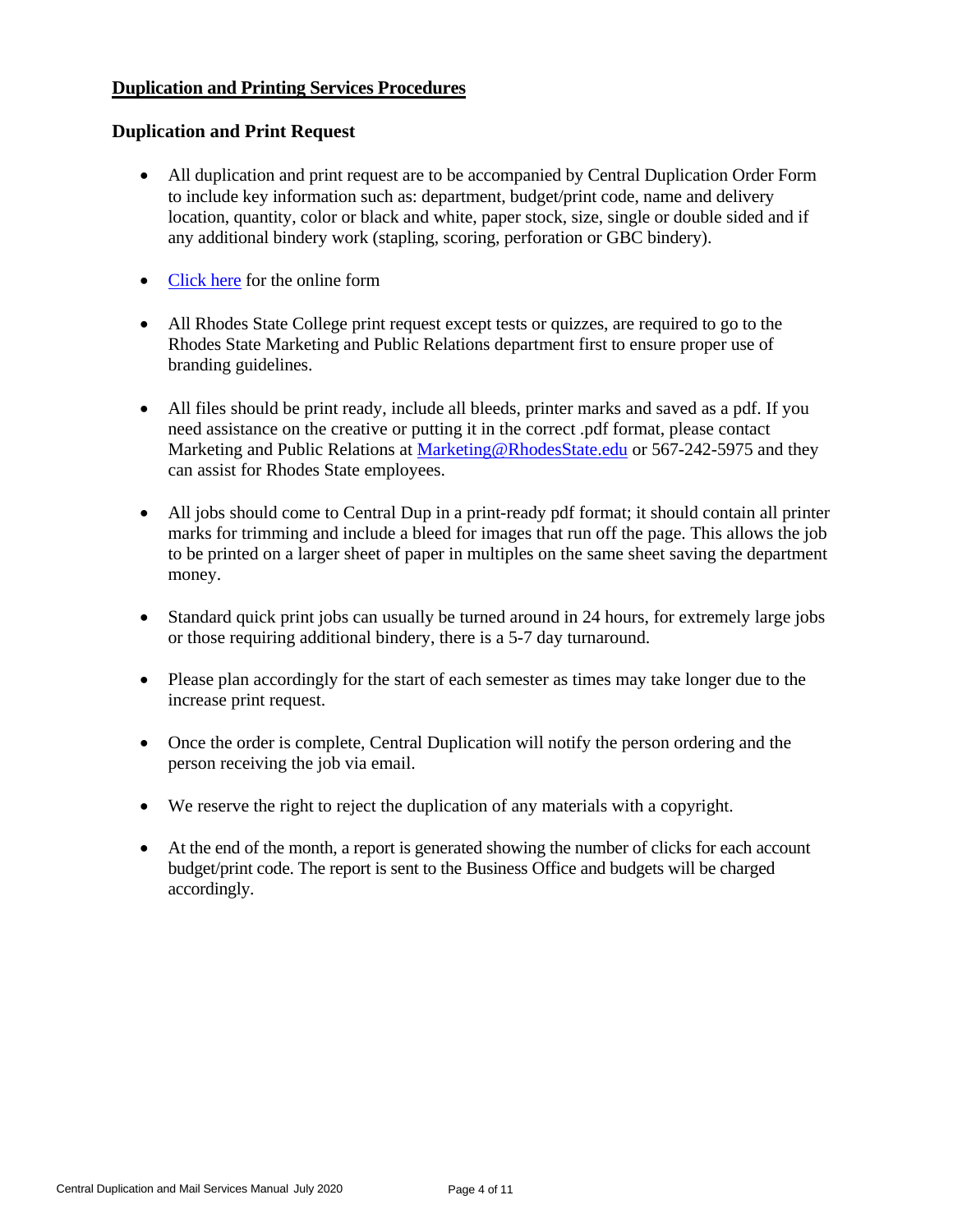# **OverallMail Service Procedures**

Typically, USPS arrives on campus around 12:30-1:30 pm, Fed Ex and UPS usually arrive around 10:00am. UPS is our preferred vendor for sending packages from campus because of the discounts given.

Campus mail is delivered once in the morning and once in the afternoon to designated mail areas in each building.

# **Campus Mail**

- Campus Mail is to be used for College business related materials only. Employees should not send personal or non-College related correspondence through Campus Mail.
- Campus Mail is to be sent using inner-office envelopes (yellow/brown envelopes) that have been filled in with the following information: name, building, floor and department. Failure to do so, may result in mail not being picked up or lost.
- Library books are not to be sent through Campus Mail.
- **No personal USPS mail is to be sent through Campus Mail**; see USPS Mail instructions below regarding personal mail.
- All outgoing USPS items must be in the Mail Center by 3:30pm each day to ensure it is processed in time to go to the post office.

## **USPS Mail**

- Any College business related out-going USPS Mail is to **have a department mail code clearly marked on all pieces being mailed**.
- **No personal mail is to be sent to the College.**
- No personal outgoing USPS Mail is to be sent via campus mail. If you have personal mail, you must walk it over to Central Duplication, Tech Lab 132, and place in the outgoing USPS mailbox located on the counter.
- At the end of the month, a report is generated showing the amount of postage used for each accounts budget/mail code. The report is sent to the Business Office and budgets will be charged accordingly.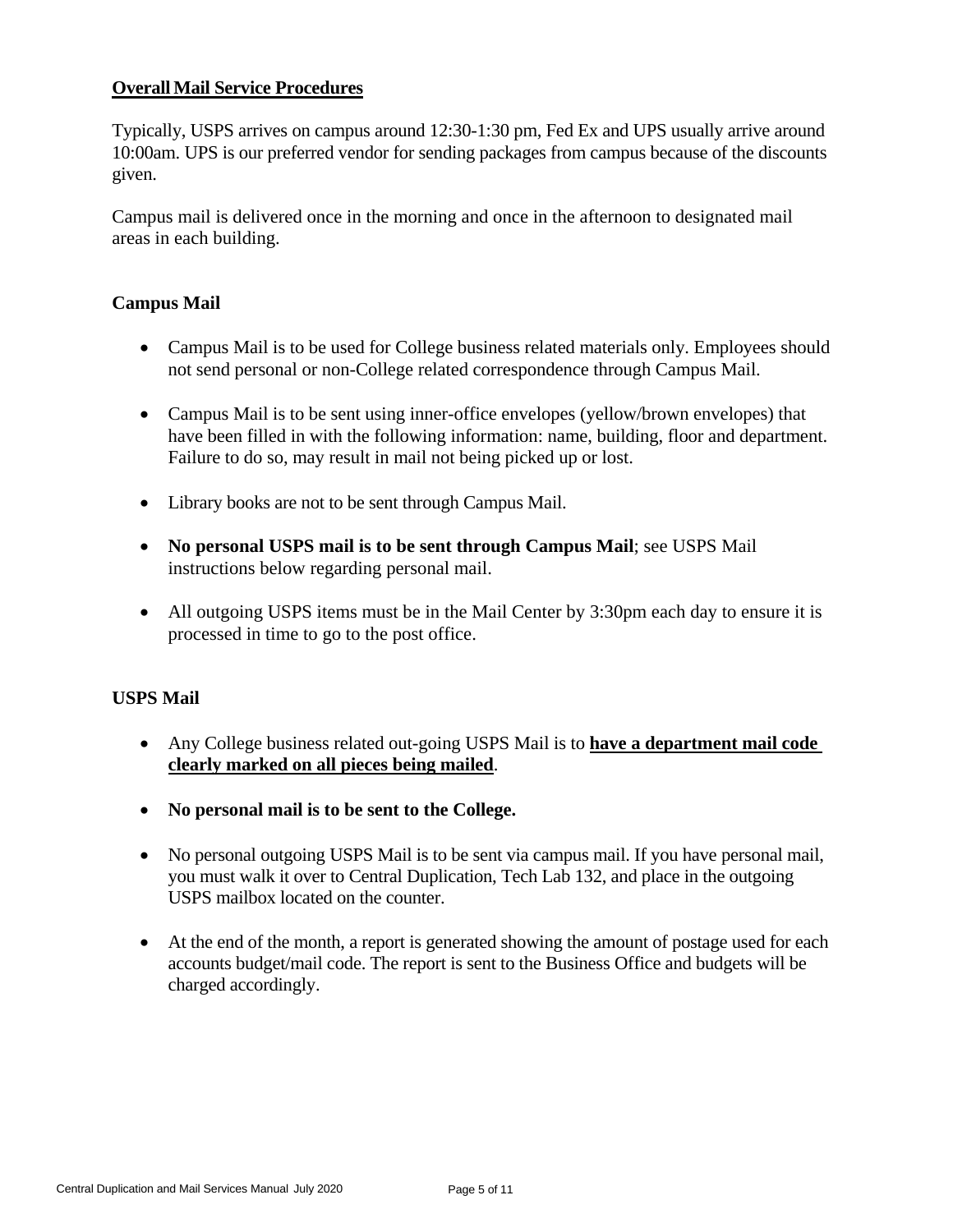# **UPS and FedEx**

- Any College-related UPS or FedEx mail or packages must have a department mail code clearly marked on all pieces.
- No personal UPS or FedEx mail or packages are to be sent to the College.
- It is the responsibility of the shipper to have the mail or packages properly packaged and ready for shipment. Central Duplication and Mail Services does not package or prepare the package for shipment.
- For Rhodes: A copy of the shipping receipt and tracking number, along with the department mail code will be sent to the Business Office so that the appropriate budget can be charged.

# **Pre-Sort (Bulk) Mail**

- We offer pre-sort mail services; the mail piece must all be the same and contain at least 250 pieces of mail. You must have an Excel spreadsheet of addresses properly sorted into cells: Name, Address, City, State and Zip.
- Timeframe we request at least 2 weeks' notice for the printing, processing and mailing of bulk jobs.

# **Supplies Available**

- We supply:
	- o 8.5x11 20# paper (white and colored)
	- $\circ$  8.5x14 20# paper
	- $\circ$  11x17 20# white paper
	- o 8.5x11 67# white cardstock
	- o Rhodes State #10 Regular and Window envelopes
	- o 9x12 Rhodes Envelopes
	- o Toner for MFD Fleet printers.
- All supplies (paper, envelopes, letterhead) are to be ordered using a Central Duplication [Order Form](https://form.jotform.com/213015612059143) and needs to be filled out with the name of the person ordering, department, budget code and location the items being delivered.
- Student workers cannot place orders in their name.
- Orders cannot be charged to more than one budget code or to another department's budget.
- At the end of the month, a report is generated showing the items ordered and the costs for each budget. The report is sent to the Business Office and budgets will be charged accordingly.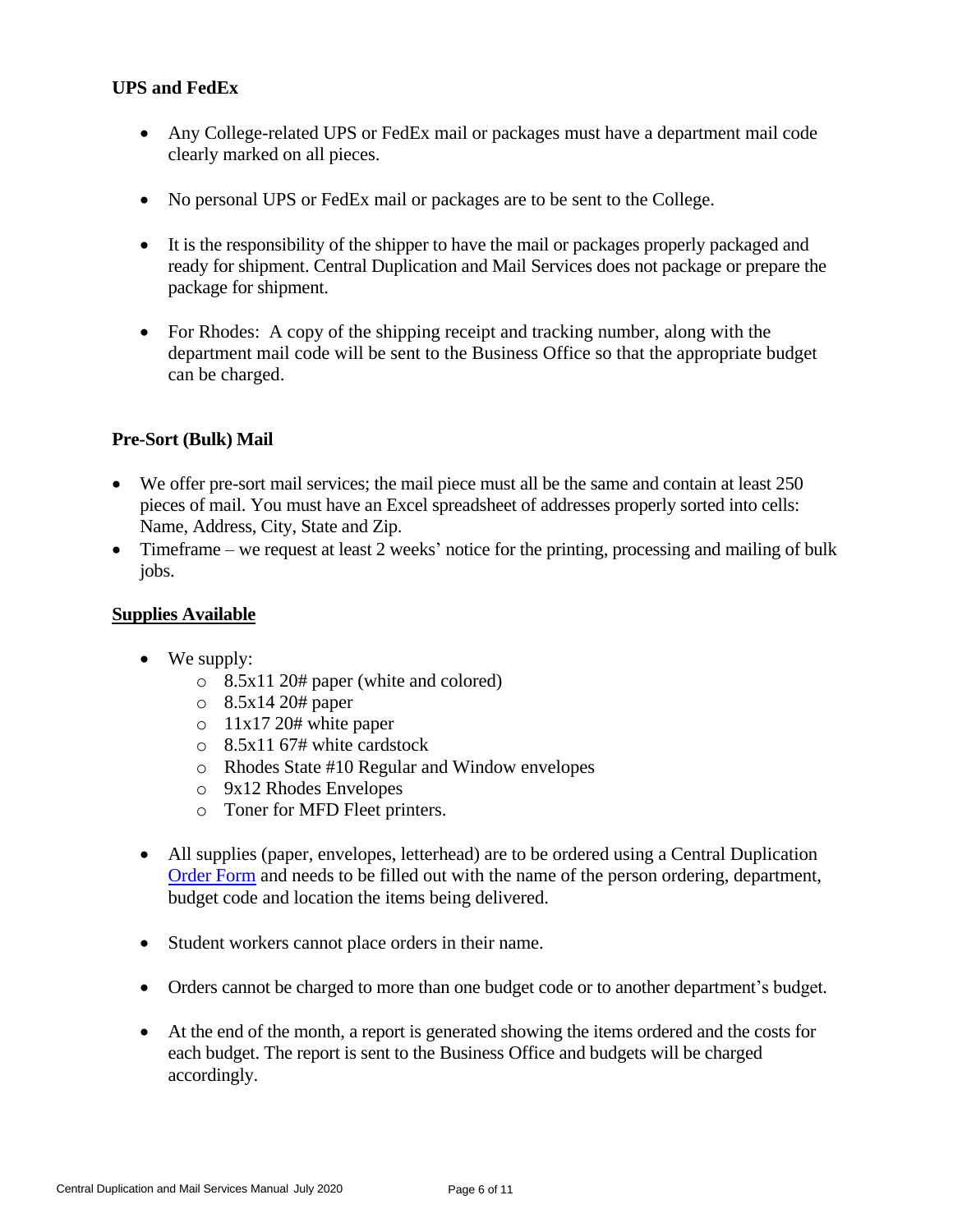BUSINESS REPLY ENVELOPES are available for use by all departments. Pre-printed envelopes may be used for all responses to surveys, contribution campaigns, or other return correspondence. The name of the department to which the Business Reply mail is to be directed should be placed on the return envelope. The departmental postage budget will be charged only for items actually returned.

# **Central Duplication Machines**

## *On five-year lease replacement to assure most up-to-date technology*

# **Konica Minolta Bizhub Press 1052**

- High speed Black and White printer/copier with large capacity paper trays.
- Finishing capabilities of 3-hole punch, GBC punch and stapling.
- Usable by Central Duplication staff only.

# **Konica Minolta Bizhub Press C1070 with Fiery**

- High speed Color printer/copier with large capacity paper trays.
- Finishing capabilities of 3-hole punch, GBC punch, stapling and booklet maker.
- Usable by Central Duplication staff only.

## **Konica Minolta Bizhub C364e**

- Multi-Function Device, printer, scanner and copier.
- Finishing capabilities are stapling only.
- Usable as a walk up machine by anyone having authorized budget/print code.

## **Fleet Machines**

## *On 5 year lease replacement to assure most up to date technology*

## **Konica Minolta Bizhub C368**

- Multi-Function Device, printer, scanner and copier.
- Finishing capabilities are stapling only.
- Usable as a walk up machine by anyone having authorized budget/print code.
- Follow me printing via PaperCut.
- Toner is housed and inventoried by Central Duplication. Order toner by filling out Central Duplication order form and providing color of toner and ID number of the machine. No extra toner should be inventoried at any other location.
- If service or repair is required, call the number located on the front of the machine and service technician will come to service or repair the machine.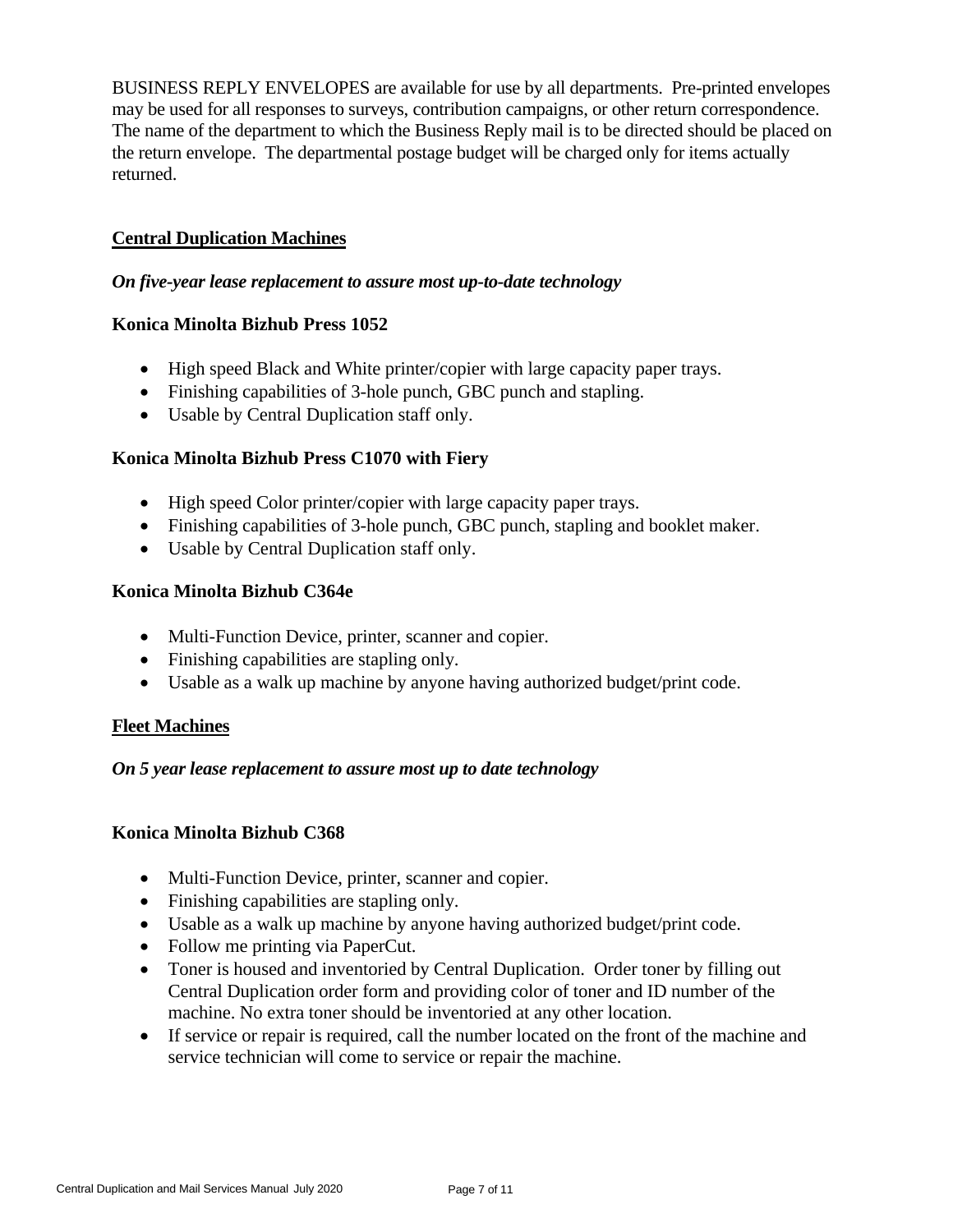# **Central Duplication Current Price Sheet**

| <b>Duplication/Print Charges</b>                               |                          |                    |
|----------------------------------------------------------------|--------------------------|--------------------|
| <b>Black/White Prints</b>                                      | 8.5x11 Sheet             | 5 cents per click  |
| <b>Black/White Prints</b>                                      | $11 \times 17$ or Larger | 10 cents per click |
| <b>Color Prints</b>                                            | 8.5 x 11 Sheet           | 10 cents per click |
| <b>Color Prints</b>                                            | $11 \times 17$ or Larger | 20 cents per click |
| <b>Paper Charges</b>                                           |                          |                    |
| 8.5 x 11 (500 sheets per ream)                                 | 20# White                | \$3.73             |
| $8.5 \times 11$ (500 sheets per ream)                          | 20# Color                | \$4.14             |
| $8.5 \times 11$ (500 sheets per ream)                          | 20# White 3 Hole         | \$4.14             |
| $11 \times 14$ (500 sheets per ream)                           | 20# White                | \$4.14             |
| 11x 17 (500 sheets per ream)                                   | 20# White                | \$7.46             |
| $8.5 \times 11$ (250 sheets per ream)                          | 67# White Cardstock      | \$9.60             |
| $8.5 \times 11$ (250 sheets per ream)                          | 67# Color Cardstock      | \$9.60             |
| Rhodes State Letterhead (500)                                  |                          | \$68.65            |
| <b>Envelope Charges</b>                                        |                          |                    |
| Rhodes Return $10# (500 \text{ per box})$ Window or Non Window |                          | \$26.13            |
| $#9$ Business Reply Envelope (250 per box)                     |                          | \$14.28            |
| 9 x 12 Rhodes Return Envelope (250 per box)                    |                          | \$52.26            |

## **Reference**

- Access to any past or current charges (along with cost) for any of the above services are available on the H: Drive
- H:\\_Monthly Dup Post
	- o \_Duplication
	- o \_Monthly Charge Backs
	- o \_Postage